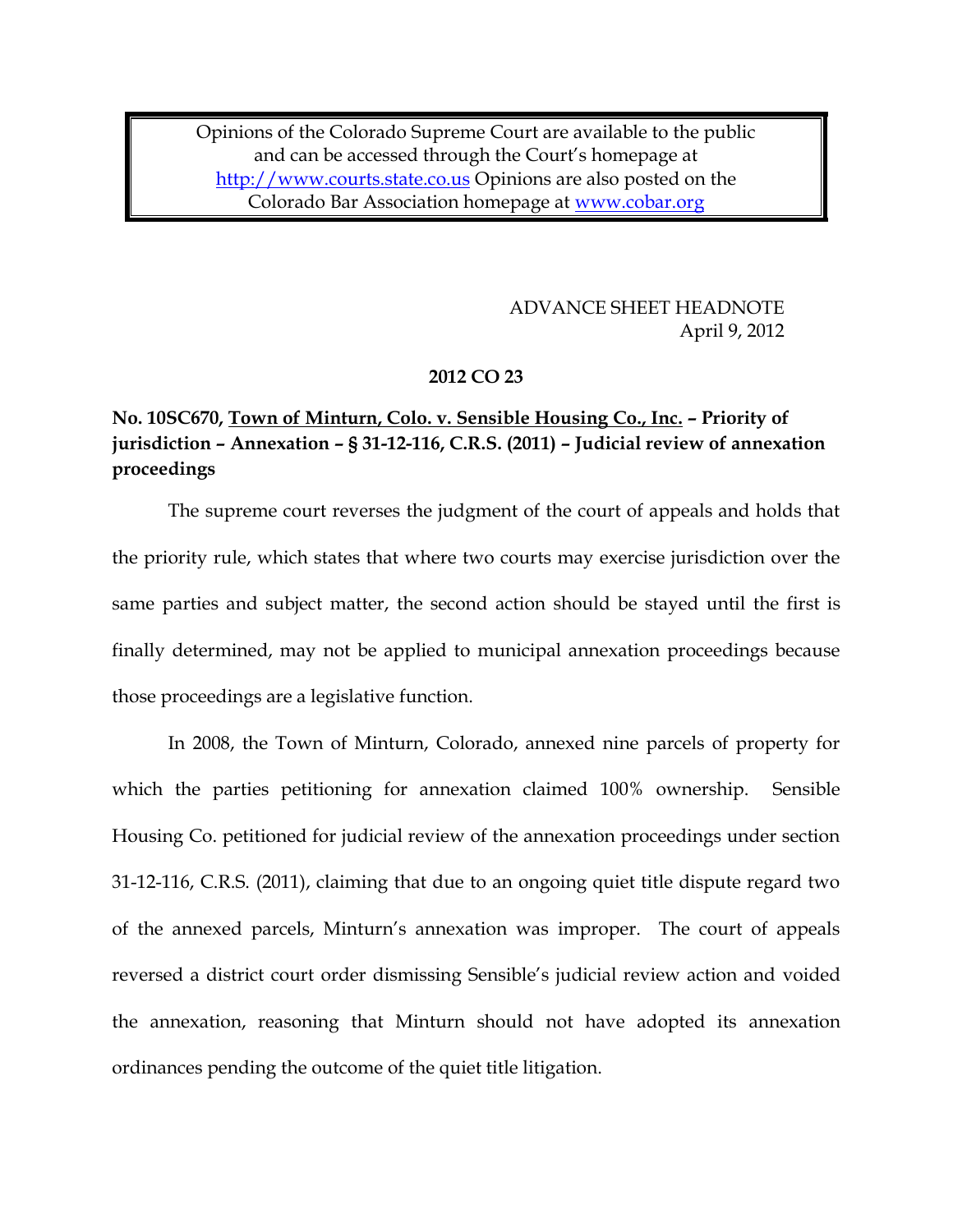The supreme court concludes that the priority rule may not be applied to void Minturn's annexation ordinances because annexations are legislative in nature. Such application is inconsistent with the purpose of the priority rule and the proper judicial and legislative roles in annexation proceedings. Because judicial review of the annexation proceedings commenced after the quiet title litigation and both actions involve the same parties and subject matter, the supreme court determines that the proper remedy in this case is to stay judicial review of the annexation proceedings pending the outcome of the quiet title litigation.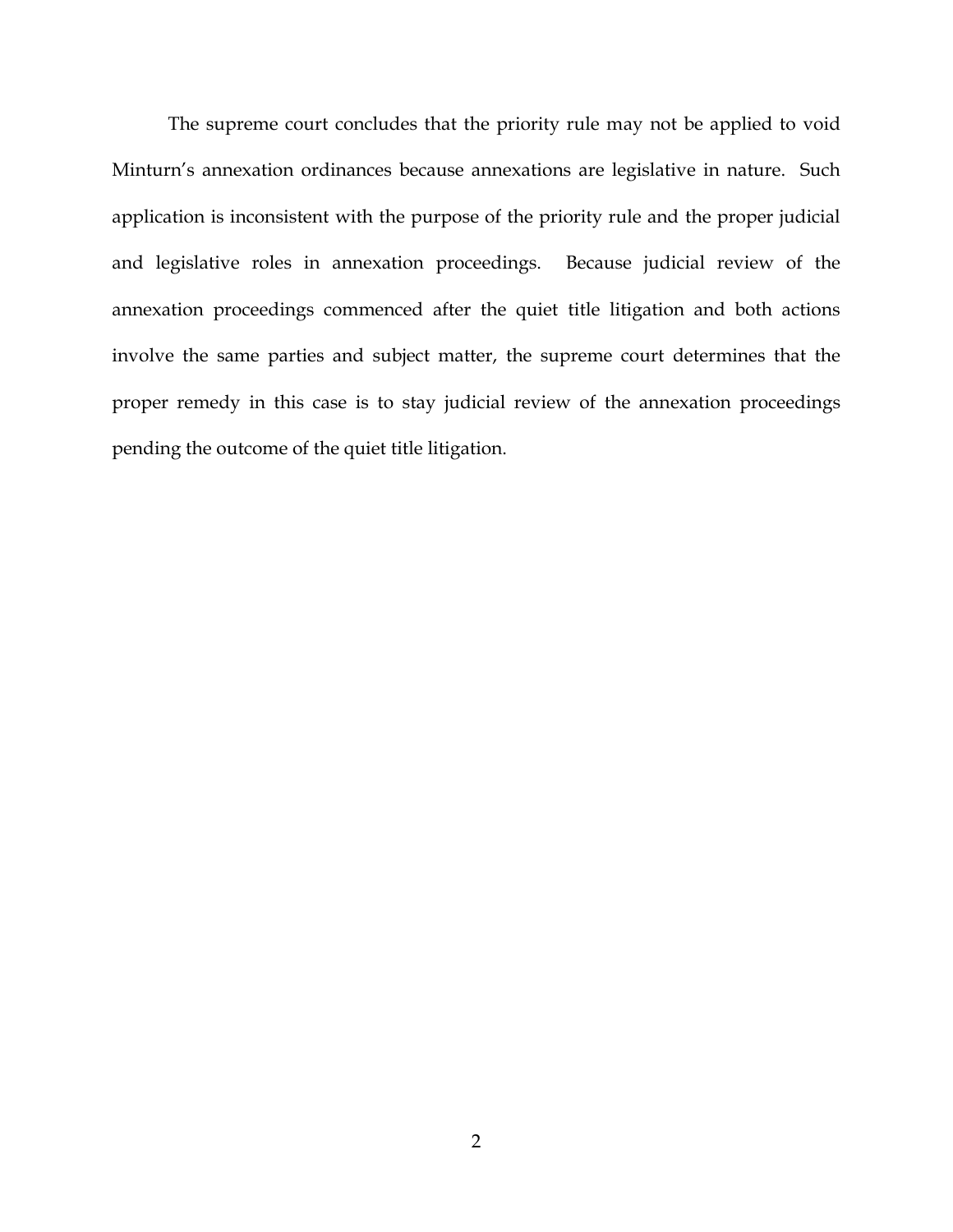### **Supreme Court of the State of Colorado**

101 West Colfax Avenue, Suite 800 • Denver, Colorado 80202

### **2012 CO 23**

### **Supreme Court Case No. 10SC670**

*Certiorari to the Colorado Court of Appeals* Court of Appeals Case No. 09CA1824

### **Petitioners:**

Town of Minturn, Colorado; Ginn Battle North, LLC; Ginn Battle South, LLC; and Ginn-LA Battle One Ltd., LLLP,

v.

#### **Respondent:**

Sensible Housing Co., Inc.

# **Judgment Reversed**

*en banc* April 9, 2012

# **Attorneys for Petitioners Ginn Battle North, LLC; Ginn Battle South, LLC; and Ginn-LA Battle One Ltd., LLLP:**

Berg Hill Greenleaf & Ruscitti LLP Josh A. Marks Heidi C. Potter *Boulder, Colorado*

Sarah J. Baker, P.C. Sarah J. Baker *Edwards, Colorado*

### **Attorneys for Petitioner Town of Minturn:**

Allen C. Christensen, Attorney at Law, P.C. Allen C. Christensen *Edwards, Colorado*

Holland & Hart LLP Arthur B. Ferguson, Jr. *Aspen, Colorado*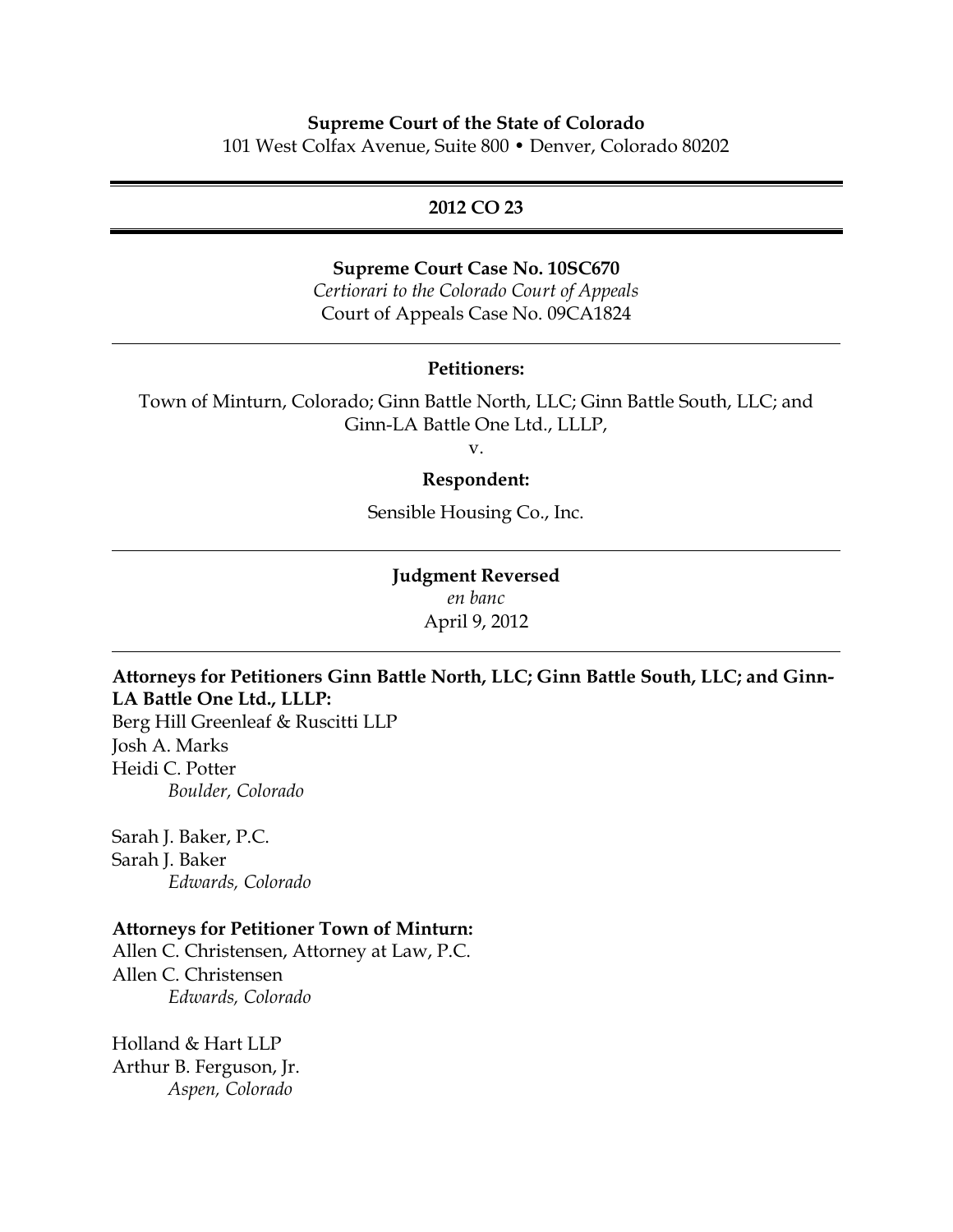# **Attorneys for Respondent:**

Appel & Lucas, P.C. Garry R. Appel James P. Eckels *Denver, Colorado*

# **Attorney for Amicus Curiae Colorado Municipal League:**

Rachel L. Allen *Denver, Colorado*

**JUSTICE HOBBS** delivered the Opinion of the Court. **JUSTICE MÁRQUEZ** does not participate.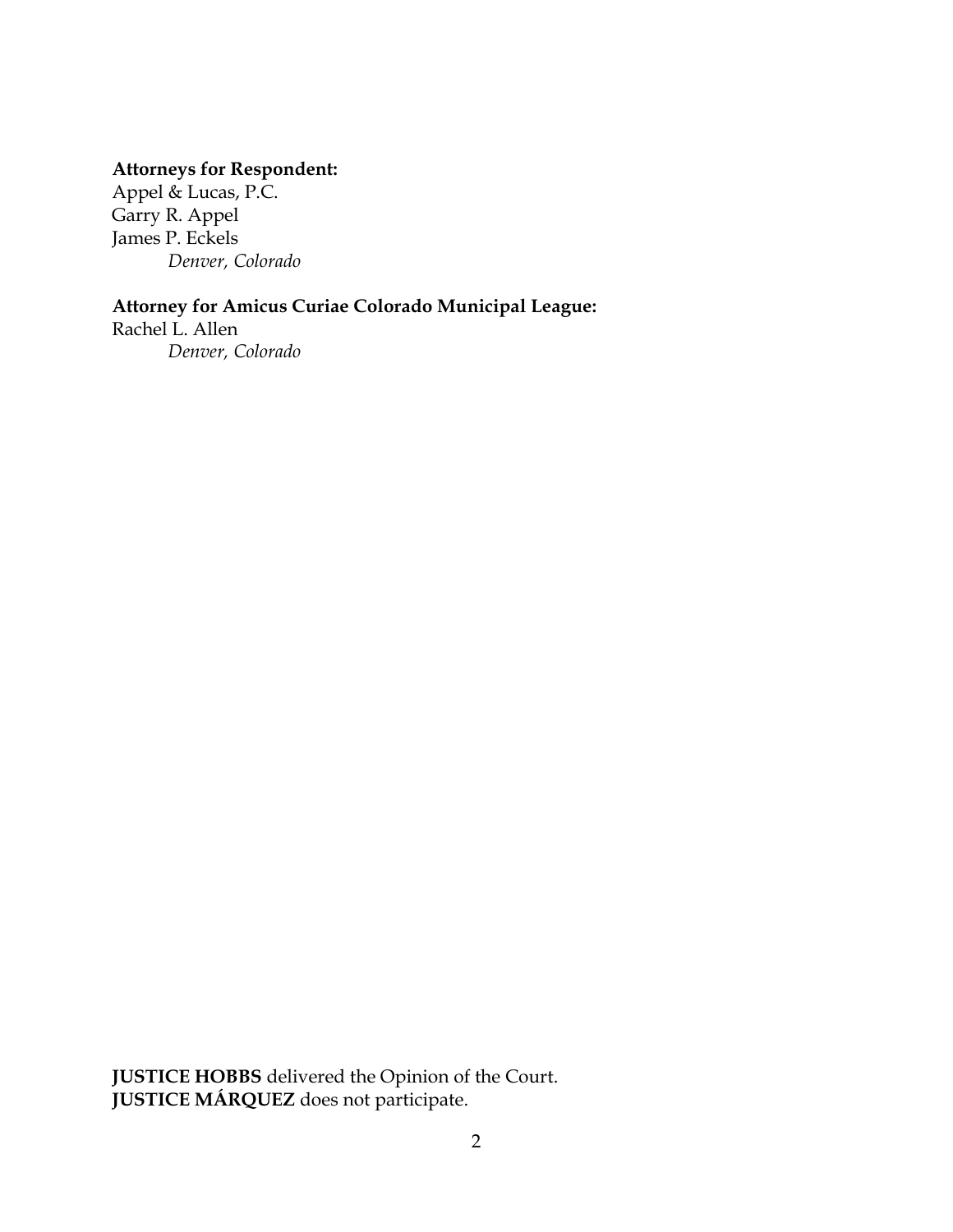¶1 We granted certiorari in this case to review the court of appeals' decision in Sensible Housing Co., Inc. v. Town of Minturn, No. 09CA1824, 2010 WL 3259829 (Colo. App. Aug. 19, 2010).<sup>1</sup> The court of appeals voided nine annexation ordinances adopted by the Town of Minturn, ruling that, under priority of jurisdiction, Minturn should have stayed its annexation actions in the face of a prior-commenced and ongoing quiet title action regarding a disputed portion of the annexed property. We disagree and reverse.

¶2 In 2008, Minturn enacted annexation ordinances for nine parcels of property in response to annexation petitions filed in 2005, which claimed that Ginn (petitioners in this action) was the 100% owner of the land proposed to be annexed. Ginn and Sensible Housing Co. (respondent in this action) were involved in a quiet title action concerning portions of the annexed property, which commenced before Ginn filed the annexation petitions. Sensible sought judicial review of the annexation pursuant to section 31-12- 116, C.R.S. (2011), asserting that Minturn exceeded its jurisdiction and abused its discretion by approving the annexation of the property without an election, due to the

<sup>1</sup> The issues presented for review are:

<sup>1.</sup> As a matter of first impression in Colorado, did the court of appeals violate the separation of powers doctrine by applying the Priority Rule to bar a home rule municipality from proceeding with a legislative annexation determination where the Municipal Annexation Act of 1965, C.R.S. §§ 31-12-101 to 31-12-123 vests a municipality with exclusive authority to annex property?

<sup>2.</sup> In the alternative, if the Priority Rule applies where concurrent court and legislative annexation proceedings are pending, did the court of appeals err when it sua sponte determined, contrary to Wiltgen and another court of appeals opinion, that a town's annexation ordinances were void ab initio?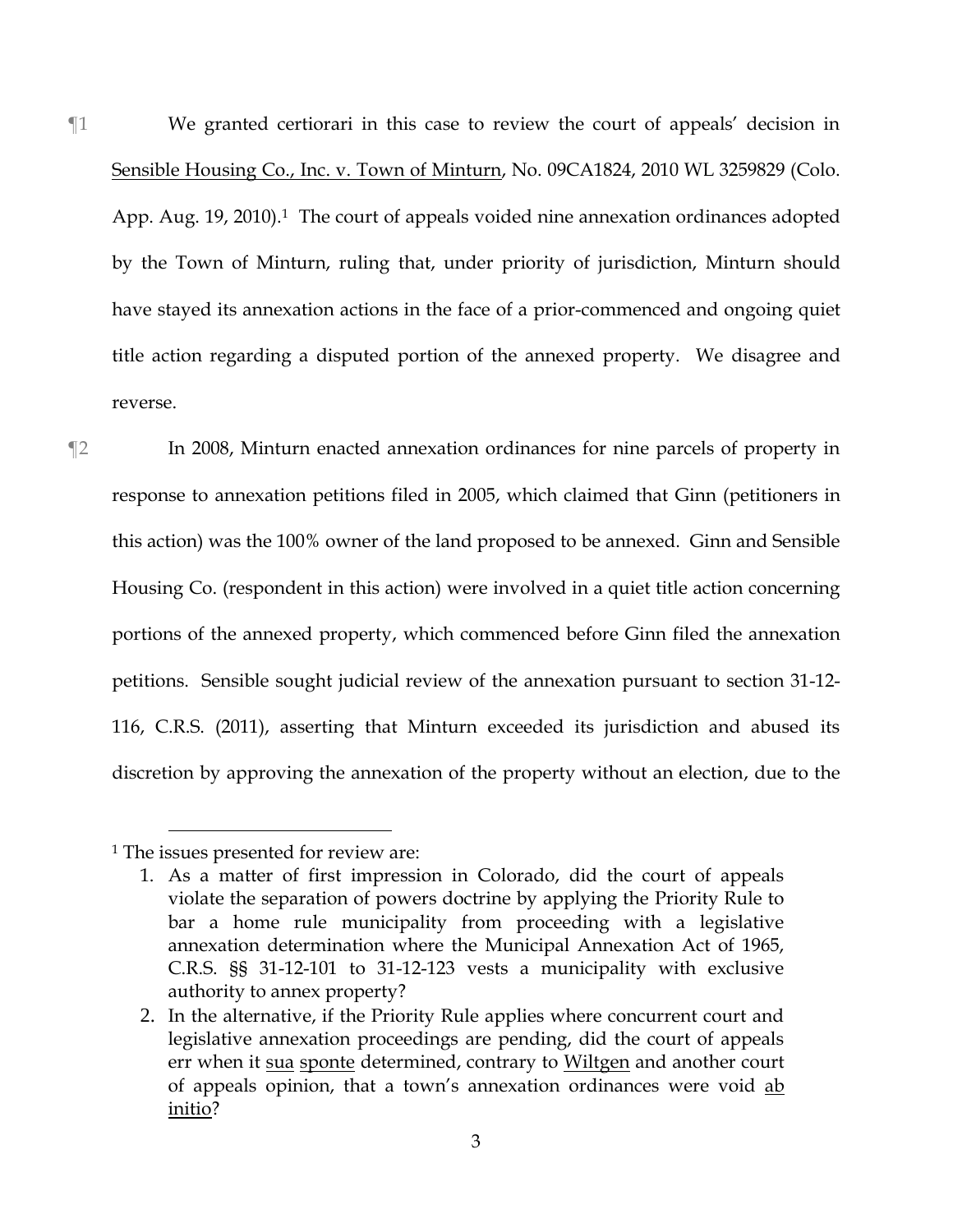ongoing dispute as to the property's title. The court of appeals agreed and applied the "priority pule" to the annexation proceedings, which states that "when more than one court can exercise jurisdiction over a matter, 'the court first acquiring jurisdiction [over] the parties and the subject matter has exclusive jurisdiction.'" Sensible Housing Co., 2010 WL 3259829, at \*4 (quoting Martin v. Dist. Court, 150 Colo. 577, 579, 375 P.2d 105, 106 (1962)). <sup>2</sup> The court of appeals voided the annexation, reasoning that Minturn should have stayed the annexation proceedings pending the outcome of the quiet title litigation. Id. at \*4-5. We reverse the judgment of the court of appeals.

¶3 We hold that the priority rule only applies as between competing judicial proceedings and the court of appeals erred in applying the rule to the annexation, a legislative action. We return this case to the court of appeals for remand to the district court with directions to stay judicial review of the annexation proceedings pending the outcome of the quiet title litigation.

#### **I.**

¶4 Since 1998, Petitioners Ginn Battle North, LLC, Ginn Battle South, LLC, and Ginn-LA Battle One Ltd., LLLP (collectively, "Ginn") and Respondent, Sensible Housing Co. ("Sensible") have been involved in ongoing quiet title litigation regarding the ownership of two parcels of property located in Eagle County, Colorado ("quiet title action").

<sup>2</sup> As Martin more fully points out, the rule connotes not "exclusive" jurisdiction, but rather a priority of jurisdiction as between two court proceedings. 150 Colo. at 579, 375 P.2d at 106.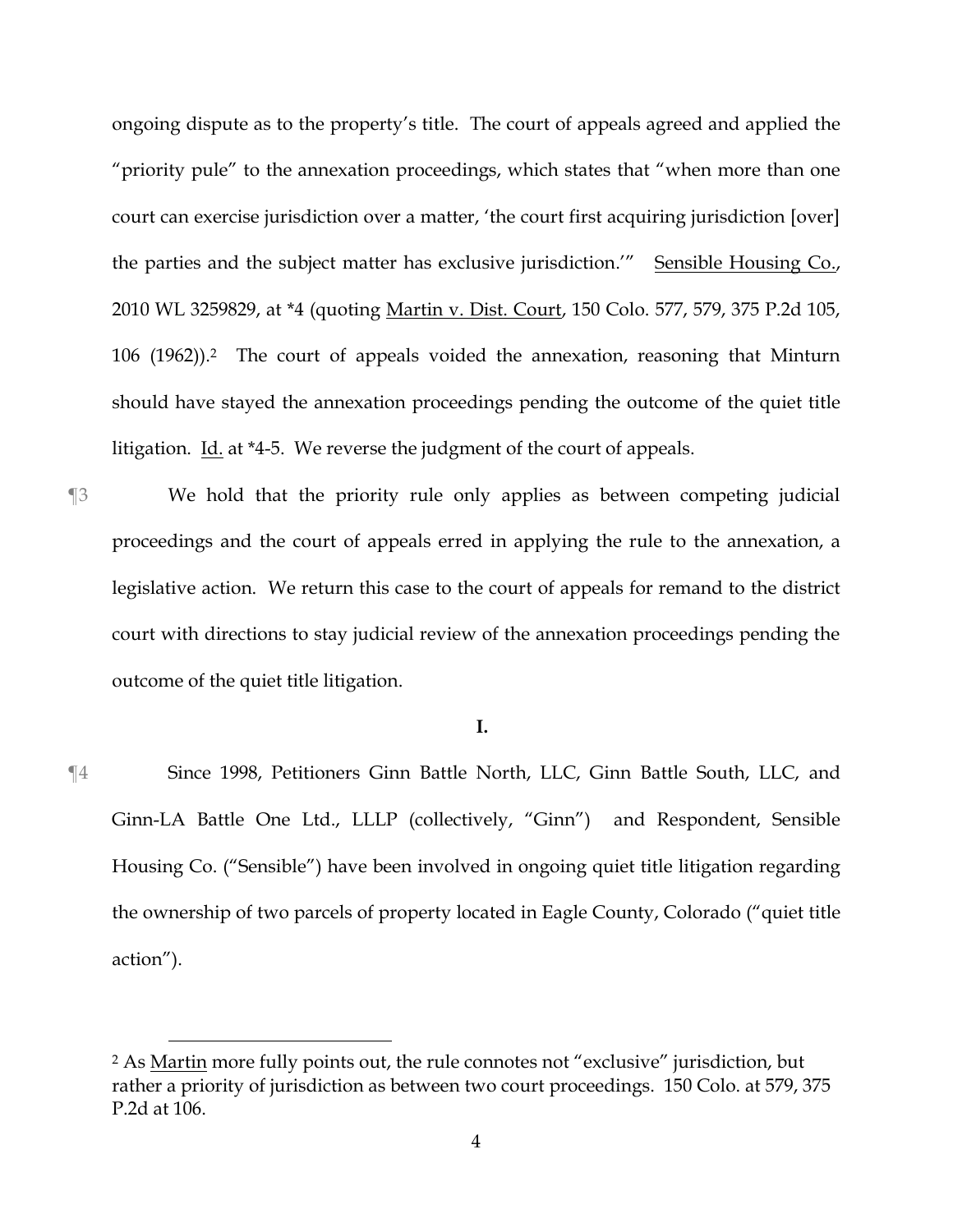- ¶5 In November 2005, Ginn filed nine petitions requesting that the Town of Minturn annex nine parcels of property totaling approximately 4300 acres, including portions of property at issue in the quiet title action. Each petition expressly identified a Ginn entity as the 100% owner of the pertinent parcel. Sensible objected to the annexation by letter on December 13, 2005, asserting that because of the ongoing dispute over title to portions of the annexed property, Ginn was not the 100% owner of those parcels.
- ¶6 On December 21, 2005, Minturn found Ginn's annexation petitions to be in substantial compliance with applicable statutory and constitutional requirements, and held public hearings on the potential annexation between February 2006 and February 2008. Sensible objected again in August 2006, reiterating that title to the property was in dispute. Nevertheless, on February 28, 2008, Minturn approved the proposed annexations through nine annexation ordinances. Each annexing ordinance explicitly found that the petitioning Ginn entity was the 100% owner of the applicable parcel and, consequently, an election by landowners was not required under article II, section 30 of the Colorado Constitution or section 31-12-107(2), C.R.S. (2011) of the Annexation Act. Sensible then filed a motion to reconsider the annexation ordinances, which was denied.

 $\overline{a}$ 

¶7 On April 25, 2008, Sensible filed its initial complaint in the immediate action, seeking judicial review of the annexation ordinances pursuant to section 31-12-116, C.R.S. (2011) ("annexation judicial review proceeding").3 Sensible asserted that Minturn

<sup>3</sup> Section 31-12-116 provides for annexation proceedings to be reviewed by certiorari in accordance with the Colorado rules of civil procedure.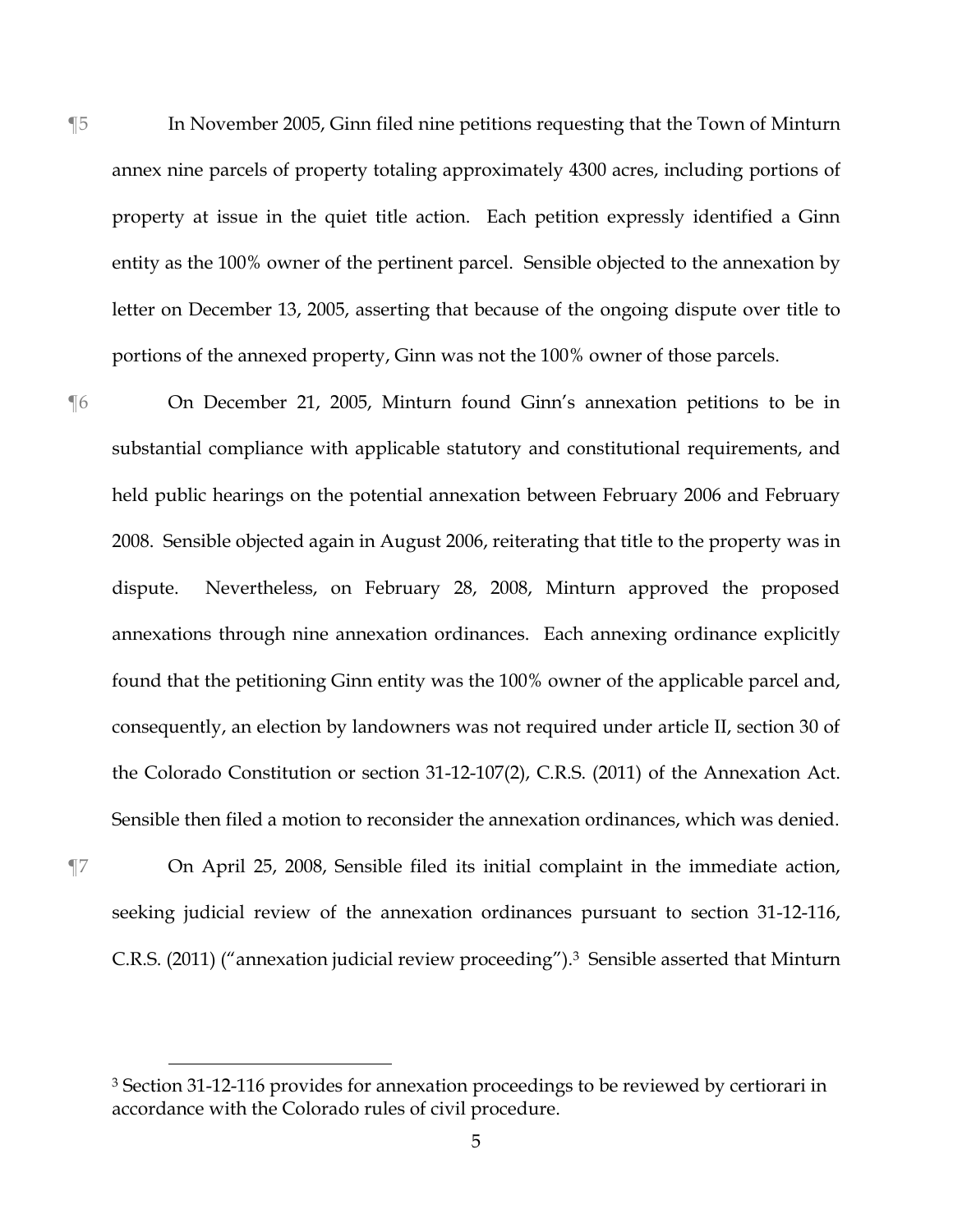had exceeded its jurisdiction and abused its discretion by approving the annexation of the property without an election due to the ongoing dispute as to the property's title.

¶8 Meanwhile, the quiet title action proceeded before the trial court, and on June 3, 2009, the court granted partial summary judgment to Ginn for both disputed parcels, holding that Sensible had presented no evidence supporting its claim to title of the property ("quiet title order"). The court of appeals affirmed as to one of the two parcels but reversed as to the other parcel, remanding the case to the trial court for further proceedings. Ginn Battle Lender, LLC v. Sensible Housing Co., Inc., Nos. 10CA0114 & 10CA2158, slip op. at 11, 21 (Colo. App. April 21, 2011). That case is currently on remand before the trial court.<sup>4</sup>

¶9 Following entry of the quiet title order, but before the order's appeal, the district court in the annexation judicial review proceeding requested status reports from Ginn and Sensible to determine whether that order -- granting summary judgment to Ginn on the grounds that Sensible had put forth no evidence to support its claim of title -- had any effect upon the annexation judicial review proceeding. After receiving the reports of both parties, the district court on July 21, 2009 issued an order dismissing the annexation judicial review proceeding ("dismissal order").

¶10 The district court reasoned that, because the quiet title order established that Sensible did not have title to the disputed properties, Sensible had no standing to

<sup>4</sup> We denied certiorari on February 9, 2012.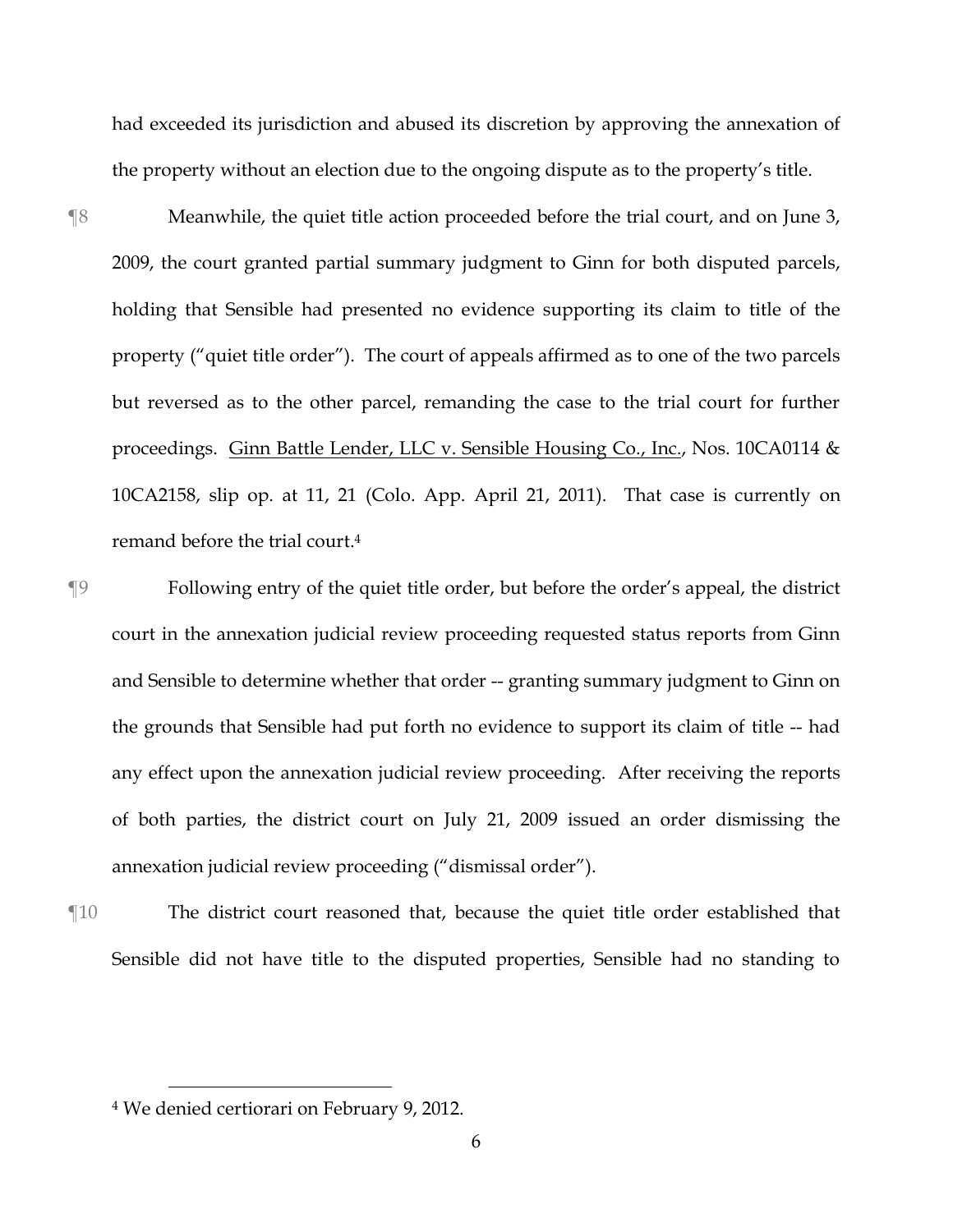petition for review of the annexation. <sup>5</sup> The district court thus dismissed the case for lack of subject matter jurisdiction pursuant to C.R.C.P. 12(b)(1).

- ¶11 Sensible appealed the dismissal order, arguing that (1) the district court erred in dismissing the annexation judicial review proceeding based solely on the quiet title order because neither claim nor issue preclusion applied to that order; (2) the trial court's decision in the quiet title action did not render the annexation judicial review proceeding moot; and (3) the district court erred in dismissing the annexation judicial review proceeding on the ground Sensible lacked standing. The court of appeals reversed the dismissal order on two principal grounds. First, it held that the district court erred in relying upon the quiet title order to determine that Sensible lacked standing and the court lacked jurisdiction because the quiet title order had been appealed and could not be considered final for issue or claim preclusion purposes at that time. Sensible Housing Co., 2010 WL 3259829, at \*1-2. Second, it held that Sensible's challenge to the annexation process may not be moot, depending on the outcome of the appeal of the quiet title order.6 Id. at \*3.
- ¶12 The court of appeals remanded the case with directions to vacate the annexation ordinances related to the disputed property and stay any further annexation proceedings with respect to that property pending the outcome of the quiet title action. Id. at  $*5$ . The court sua sponte applied the priority rule to the annexation proceedings,

<sup>5</sup> Section 31-12-116, providing for judicial review of annexations, allows only for the filing of a petition for review by a landowner or qualified elector within the annexed area.

<sup>6</sup> The only issue before us concerns the validity of the court of appeals' decision to void the annexation. We do not address the merits of any other issue in this case.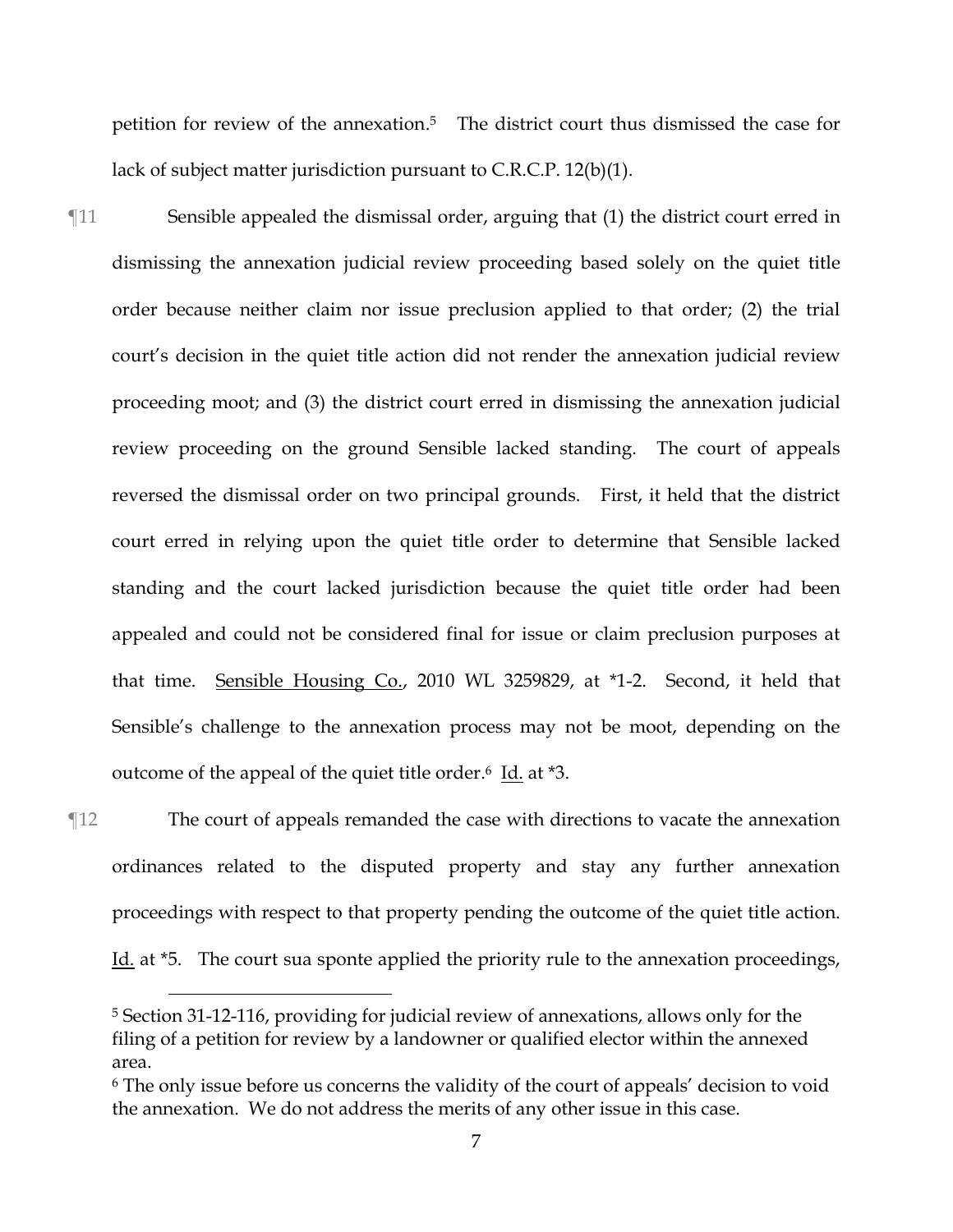which states that "when more than one court can exercise jurisdiction over a matter, 'the court first acquiring jurisdiction [over] the parties and the subject matter has exclusive jurisdiction'" ("priority rule"). Id. at \*4 (internal citations omitted). The court reasoned that, because the quiet title action commenced before the annexation proceedings and both actions concerned the same property, the priority rule required Minturn to await the outcome of the quiet title litigation before making any determination about the ownership of the annexed property. Id. at \*3. We disagree.

#### **II.**

¶13 We hold that the priority rule only applies as between competing judicial proceedings and the court of appeals erred in applying the rule to the annexation, a legislative action. We return this case to the court of appeals for remand to the district court with directions to stay judicial review of the annexation proceedings pending the outcome of the quiet title litigation.

### **A. Standard of Review**

¶14 Application of the priority rule to a legislative proceeding is a question that we review de novo. See People v. Shell, 148 P.3d 162, 178 (Colo. 2006) (stating that principles of statutory construction apply to rules of procedure); Colo. Dep't of Revenue v. Hibbs, 122 P.3d 999, 1002 (Colo. 2005) (stating that this court reviews questions of statutory construction de novo).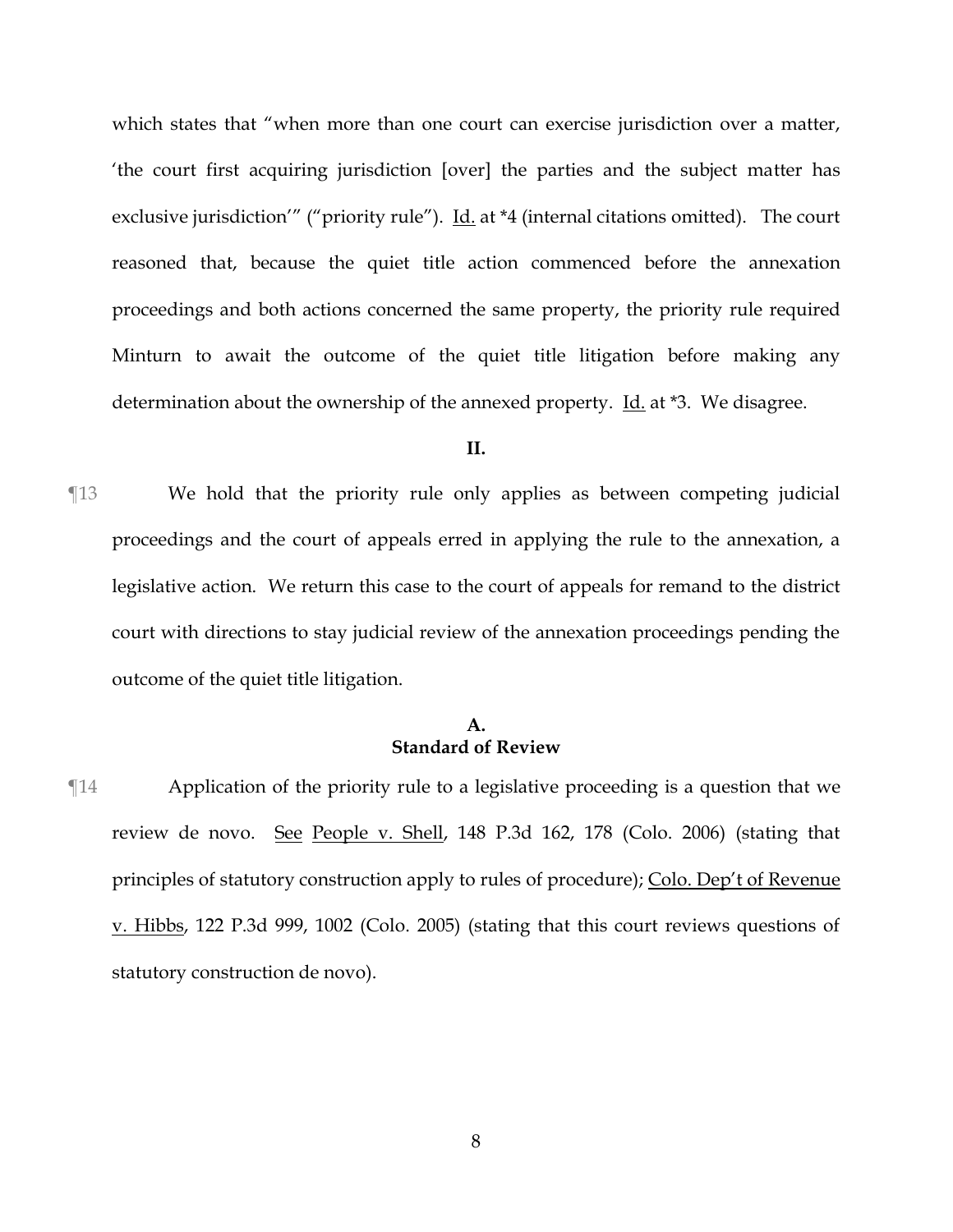# **B. Annexations are Legislative in Nature**

- ¶15 Providing procedures for the setting of municipal boundaries, whether by incorporation or annexation, is a prerogative of the General Assembly. City of Greenwood Vill. v. Petitioners for the Proposed City of Centennial, 3 P.3d 427, 433 (Colo. 2000). Article II, section 30 of the Colorado Constitution provides that no unincorporated area may be annexed to a municipality unless (1) the majority of landowners and registered electors in the area proposed to be annexed have voted for the annexation; or (2) the annexing municipality has received a petition for the annexation signed by more than fifty percent of the landowners owning greater than fifty percent of the land in the area to be annexed. In other words, unless more than fifty percent of the landowners petition the municipality, the annexation may not proceed unless a majority of landowners and registered electors have voted for it.
- ¶16 The Municipal Annexation Act of 1965 lays out the procedural framework by which a municipality may annex new land. §§ 31-12-101 to -707, C.R.S. (2011). Proceedings by municipalities under this authority are legislative in nature. City  $&$ Cnty. of Denver v. Dist. Court, 181 Colo. 386, 389, 509 P.2d 1246, 1248 (1973). Upon receipt of the annexation petition, the governing body of the annexing municipality must hold hearings to determine whether the petition complies with the requirements of article II, section 30. § 31-12-108(1). Following the hearings, the Act requires the annexing municipality to make findings with respect to whether the constitutional requirements of article II, section 30 have been met, whether an election of landowners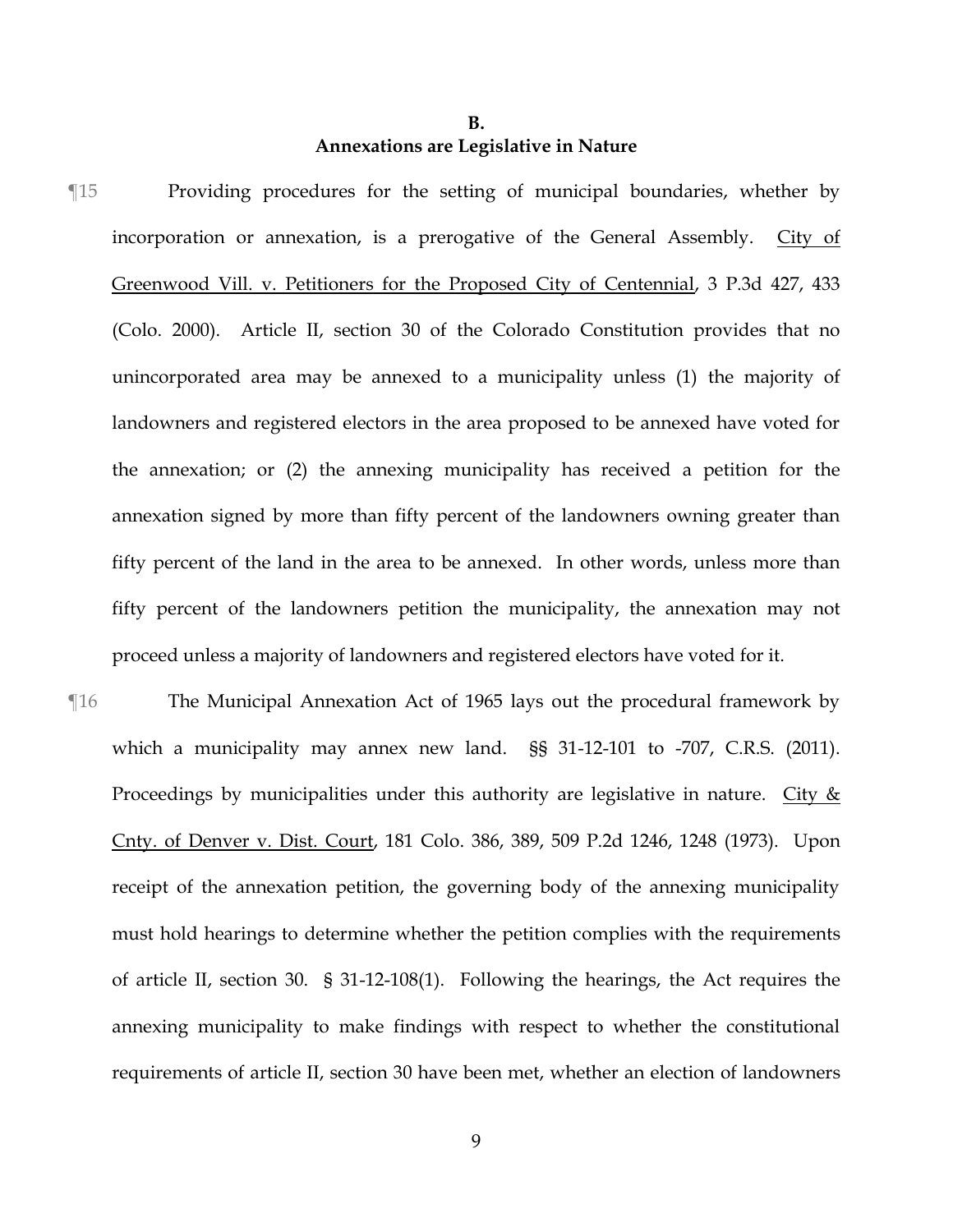and registered electors is required, and whether to impose additional terms and conditions upon the annexation. § 31-12-110.

¶17 Once an annexation is complete, any person owning land in the area annexed may seek judicial review of the annexation in accordance with section 31-12-116. Review is limited to the determination of whether the governing body has exceeded its jurisdiction or abused its discretion under the terms of the Act. § 31-12-116(3). "[T]he function of the county court in such proceedings is to provide a forum in order to insure first, that the area is eligible, and secondly, that the procedural requirements of the statute have been fully complied with." City of Littleton v. Wagenblast, 139 Colo. 346, 352, 338 P.2d 1025, 1027 (1959).

# **C. The Priority Rule**

- ¶18 Courts, in general, have the power to stay proceedings before them. Landis v. N. Amer. Co., 299 U.S. 248, 254-55 (1936). "The power to stay proceedings is incidental to the power inherent in every court to control the disposition of causes on its docket with economy of time and effort for itself, for counsel, and for litigants." Id.; see generally In re Application for Water Rights of U.S., 101 P.3d 1072 (Colo. 2004) (holding that the water court acted within its discretion in granting a stay of proceedings until the resolution of related federal litigation, due to considerations of comity as well as the relief available to the parties).
- ¶19 Where two courts may exercise jurisdiction over the same parties and subject matter, we have stated that the first action filed has priority of jurisdiction, and that the

10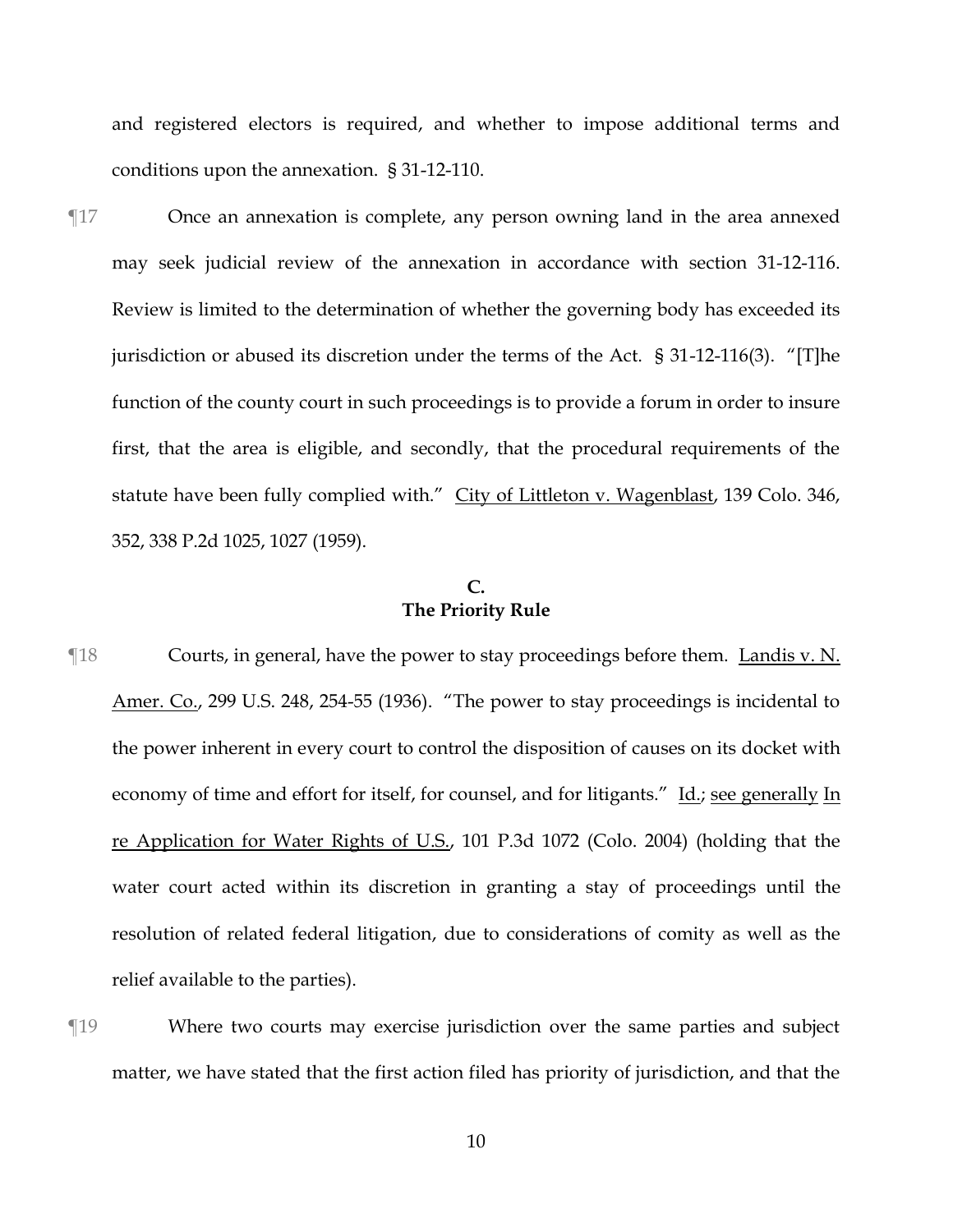second action must be stayed until the first is finally determined ("priority rule"). Wiltgen v. Berg, 164 Colo. 139, 145-46, 435 P.2d 378, 381 (1967); Martin v. Dist. Court, 150 Colo. at 579, 375 P.2d at 106. The purpose of the priority rule is to promote judicial efficiency and "avoid unnecessary duplication and multiplicity of suits." Pub. Serv. Co. of Colo. v. Miller, 135 Colo. 575, 577, 313 P.2d 998, 999 (1957). Other considerations that may serve the trial court in the exercise of its discretion in granting or denying a stay include expense and convenience, availability of witnesses, the stage to which proceedings in the first action have already progressed, and the possibility of prejudice resulting from the stay. Nationwide Mut. Ins. Co. v. Mayer, 833 P.2d 60, 62 (Colo. App. 1992); see also Universal Gypsum of Ga., Inc. v. Am. Cyanamid Co., 390 F. Supp. 824, 827 (S.D.N.Y. 1975).

¶20 Though other states have applied the priority rule to legislative proceedings, see People ex rel Hathorne v. Morrow, 54 N.E. 839 (Ill. 1899); Crabill v. Bd. of Cnty. Comm'rs, 10 Ohio App. 472, 478 (1919), Colorado has not done so. Instead, we have typically refrained from restraining the legislative branch from passing an act in favor of reviewing the action, in a proper case, following its adoption:

> It is a general principle in the governmental system of this country that the judicial department has no direct control over the legislative department. Each department of the state government is independent within its appropriate sphere. Legislative action by the general assembly cannot be coerced or restrained by the judicial process . . . [T]he legislature cannot be thus compelled to pass an act, even though the constitution expressly commands it; nor restrained from passing an act, even though the constitution expressly forbids it.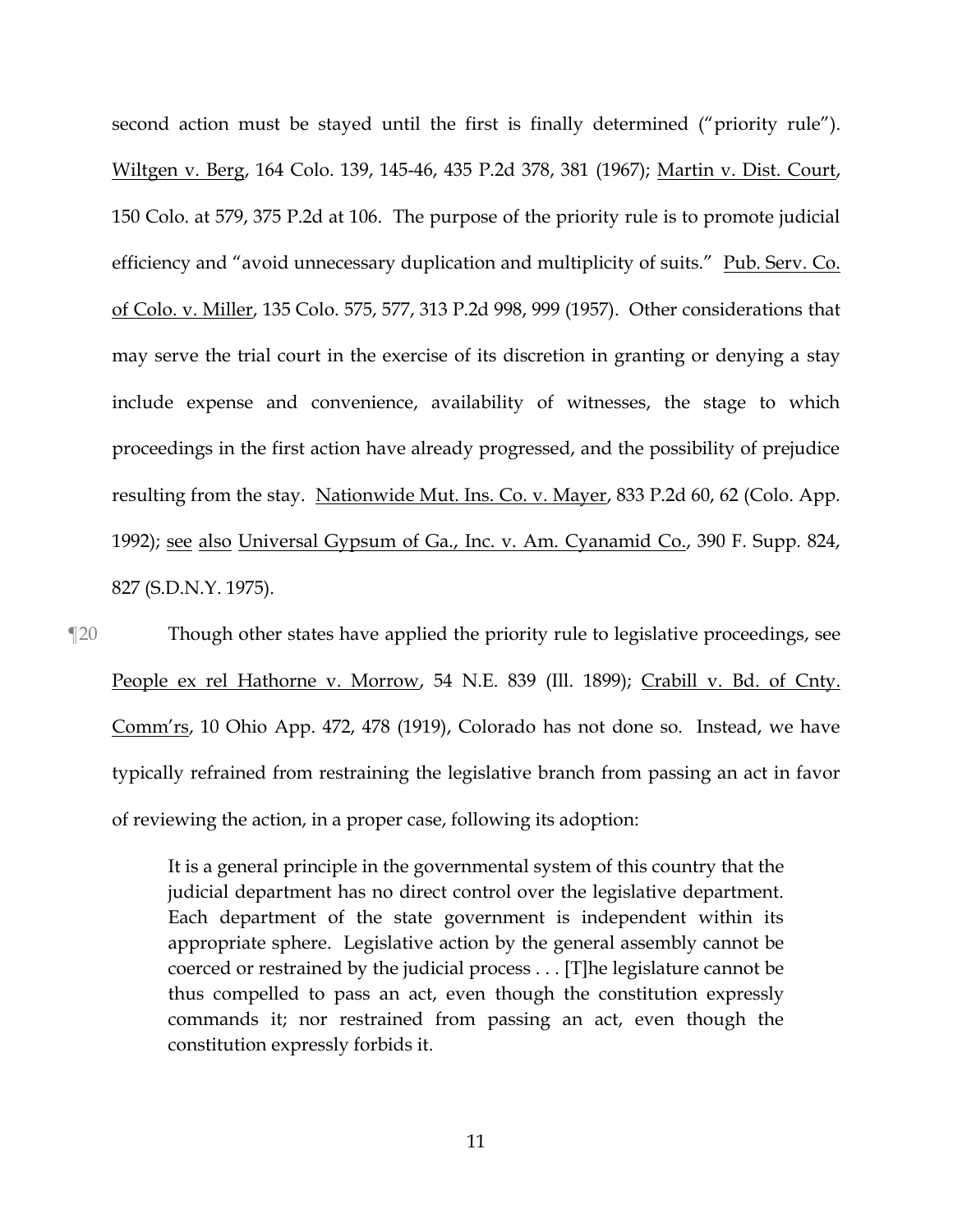Colo. Common Cause v. Bledsoe, 810 P.2d 201, 208 (Colo. 1991) (internal citations omitted). This principle applies to the legislative action of municipal governments. Id.

### **D. Application to this Case**

- ¶21 We conclude that the court of appeals erred in applying the priority rule to void Minturn's annexation ordinances because annexations are legislative proceedings. It is clear from the language used, both by this court and by the United States Supreme Court, that the priority rule is one used to keep the judicial house in order, to avoid a multiplicity of suits, and to promote judicial efficiency. See Landis, 299 U.S. at 254-44; Pub. Serv. Co. of Colo., 135 Colo. at 577, 313 P.2d at 999. Though courts in other jurisdictions have extended the rule to legislative proceedings, we have not done so in the past and decline to do so here.<sup>7</sup>
- ¶22 To apply the priority rule in such a way would be at odds with our caution that legislative action "cannot be coerced or restrained by the judicial process." Bledsoe, 810 P.2d at 208. Furthermore, it is inconsistent with our view of the judicial versus the legislative role in annexation proceedings. Our role typically commences after the legislative action has been completed:

The general rule is that a municipal corporation, in the exercise of legislative power with relation to the subjects committed to its jurisdiction, can not more be enjoined than can the legislature of the state.

<sup>&</sup>lt;sup>7</sup> Sensible misrelies on our opinion in Wiltgen to support its claim that the priority rule should be applied to annexation proceedings. Wiltgen concerned dueling municipal incorporation proceedings, a court petition process, which we ruled were "judicial in nature" before applying the priority rule. 164 Colo. at 145, 435 P.2d at 381. By contrast, this court has stated explicitly that annexation is a legislative function. City  $&$  Cnty. of Denver v. Dist. Court, 181 Colo. at 389, 509 P.2d at 1248.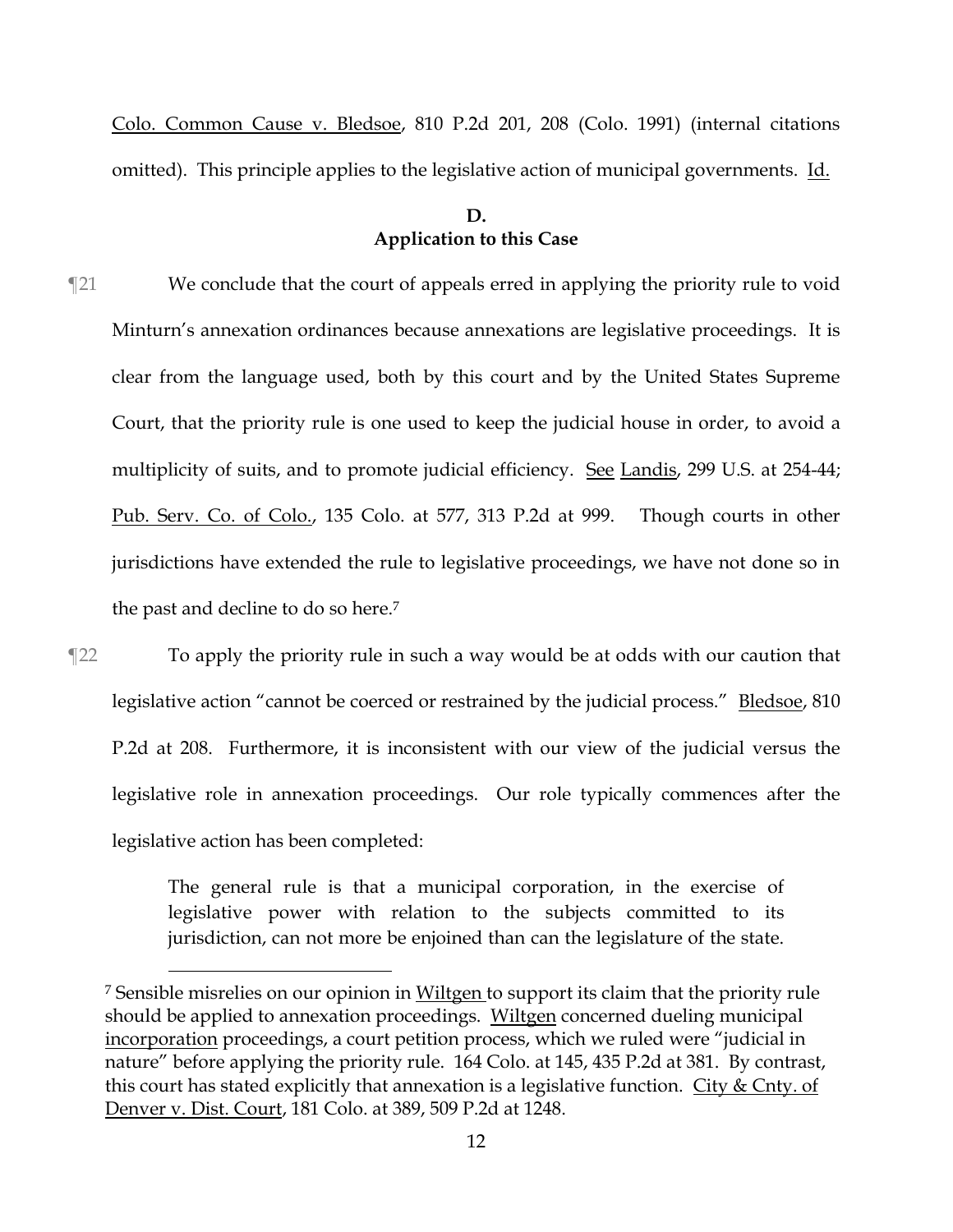The restraining power of the court should be directed against the enforcement rather than the passage of . . . resolutions or ordinances by municipal corporations.

City & Cnty. of Denver v. Bd. of Cnty. Comm'rs., 141 Colo. 102, 103-04, 347 P.2d 132, 133 (1959).

- ¶23 By applying the priority rule to void Minturn's annexation proceedings, the court of appeals in effect held that no legislative action could occur because the quiet title action had been filed in court. But proceedings to annex territory may only be enjoined where they are in excess of the city's powers or where the passing of the ordinance itself (rather than the ordinance's enforcement) would cause irreparable injury beyond the power of redress by subsequent judicial proceedings. Id. at 104-05, 133-34; see also § 24-4-106(8), C.R.S. (2011) (requiring a finding of "irreparable injury" and action "clearly beyond . . . constitutional or statutory authority" before a court will enjoin the conduct of an agency proceeding).
- ¶24 Here, Minturn cannot be said to have acted in excess of its power by finding that Ginn was the 100% owner of the annexed territory and proceeding with the annexation. In fact, the Annexation Act requires Minturn to make findings with regard to whether or not an election is required under article II, section 30(1)(a) of the Colorado Constitution before completing the annexation. § 31-12-110. Because an election is required if the annexing municipality has not received an annexation petition signed by more than 50% of the owners of the land proposed to be annexed, Minturn is required to make findings as to the ownership of the land in question. See id; Colo. Const. art. II, § 30.